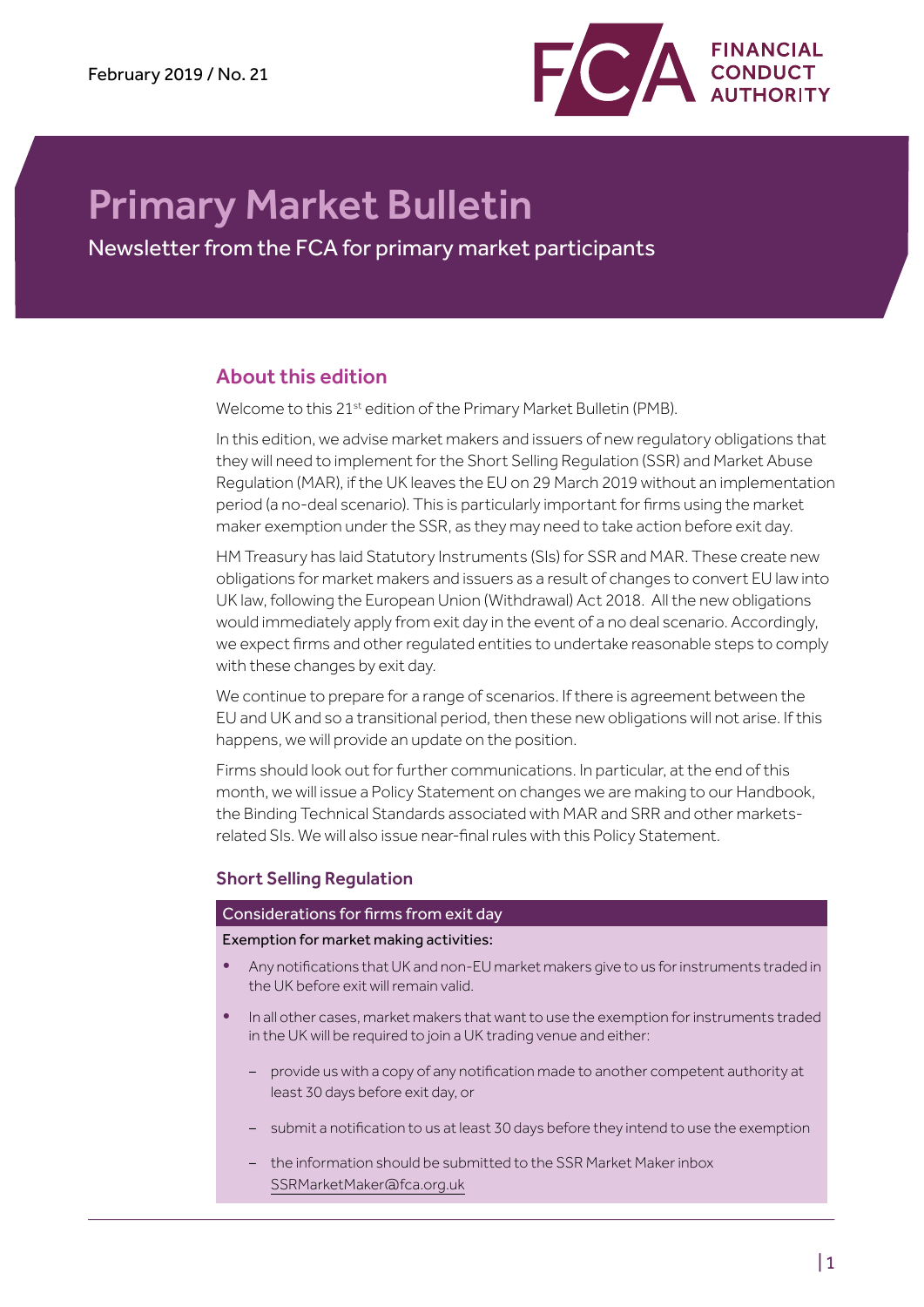In December 2018, the Treasury laid Statutory Instrument (SI) 2018 No. 1321 that made the Short Selling (Amendment) (EU Exit) Regulations 2018 ('UK SSR'). Under UK SSR, the notification and disclosure requirements and the restrictions on uncovered short selling will remain the same for firms trading UK instruments. However, the SI makes some changes that firms should be aware of. These include:

- exemptions for market making and primary market operations
- the scope of instruments captured
- exemption for shares principally traded in a third country
- the use of sovereign credit default swaps (CDS)

We summarise these key changes in the following paragraphs.

# *Exemptions for market makers and authorised primary dealers*

Under UK SSR, any notifications UK and non-EU market makers make to us for instruments traded in the UK ahead of exit will remain valid. Notifications made to us for instruments traded in the EU will no longer be valid.

Under EU SSR, UK and non-EU market makers will be required to join an EU trading venue and submit a notification to the relevant competent authority in the EU 30 days before they intend to use the exemption.

To benefit from the exemption under UK SSR in the future, any UK, EU or third country market maker will be required to join a UK trading venue and submit a notification to us at least 30 days before they intend to use it. To ensure a smooth transition, EU market makers can join a UK trading venue and provide us with a copy of any notification made to another competent authority, at least 30 days before exit day.

# *Scope of instruments*

UK SSR will only capture instruments admitted to trading on a UK trading venue and UK sovereign debt.

# *Exemption where the principal trading venue is in a third country*

Under UK SSR we will take on responsibility for collating and publishing the list of shares traded in the UK, where the principal trading venue is in a third country. We will publish this list on our website. When drawing up this list, we will consider whether the principal trading venue for a share is located outside the UK. We will treat trading venues in the EU as third country trading venues. We will undertake the assessment to determine which shares should be exempted at least every 2 years.

To ensure continuity for firms, UK SSR allows us to recognise [ESMA's list of exempted](https://registers.esma.europa.eu/publication/searchRegister?core=esma_registers_mifid_shsexs)  [shares](https://registers.esma.europa.eu/publication/searchRegister?core=esma_registers_mifid_shsexs) for 2 years after exit day. So shares on this list will remain exempt from some of the requirements in UK SSR during this time, including the reporting requirements under Articles 5 and 6 of UK SRR. We will give an update on our work to produce our list in early March 2019.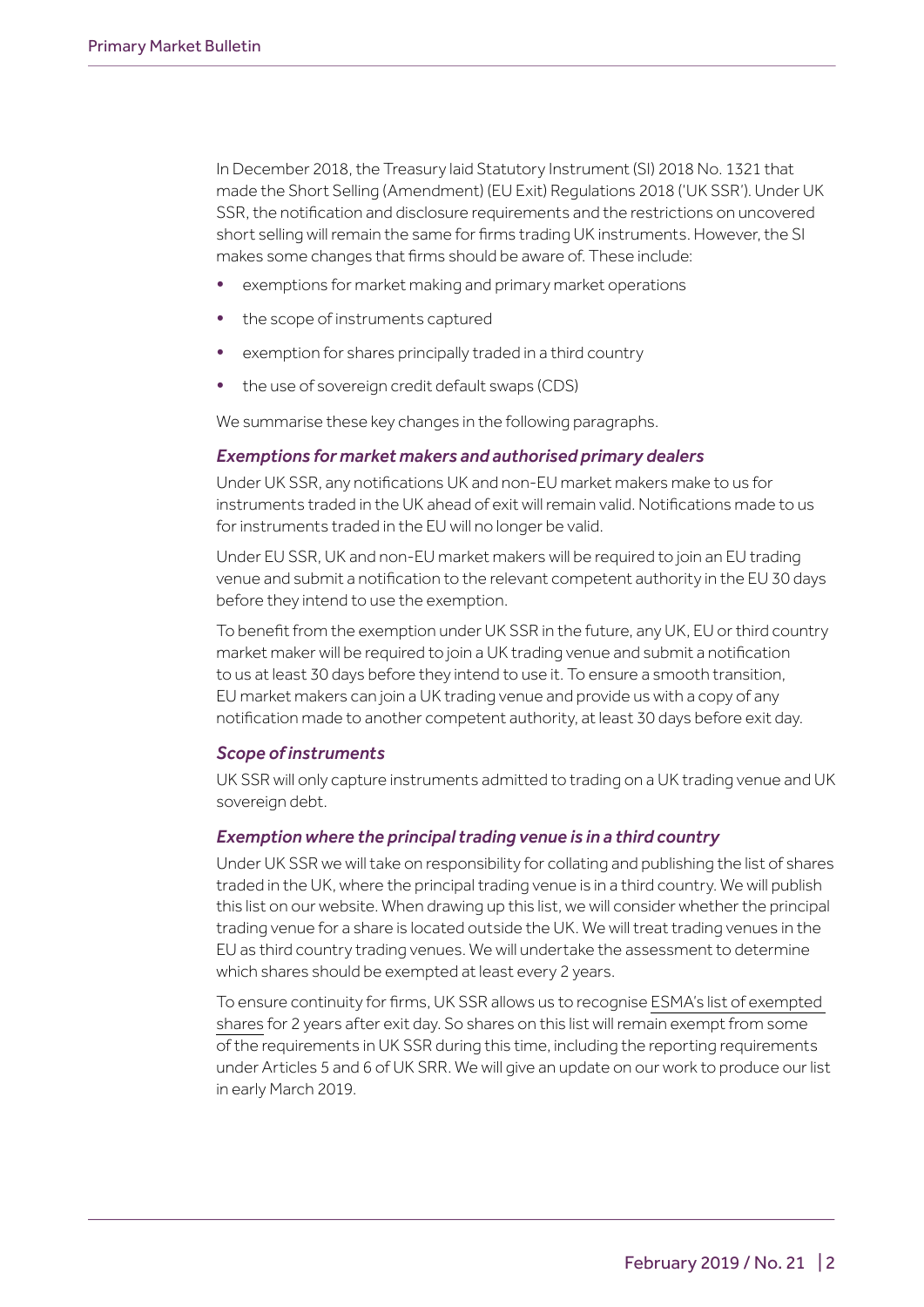# *Sovereign Credit Default Swaps (CDS) for hedging purposes*

Currently, sovereign CDS can only be hedged against correlated assets or liabilities issued by public or private sector entities in the EU. UK SSR will allow market participants to use UK sovereign CDS to hedge correlated assets or liabilities located anywhere in the world, not just in the EU. This will ensure UK firms can continue to use UK sovereign CDS to hedge correlated assets or liabilities issued by issuers located outside the UK.

# Market Abuse Regulation

#### Considerations for firms from exit day

Issuers with financial instruments admitted to trading or traded on a UK trading venue which are based in an EU Member State will now be required to do the following:

- send us notifications of delayed disclosure of inside information
- get our consent when delaying disclosure under Article 17(5) of UK MAR
- persons discharging managerial responsibilities (PDMRs) of such issuers will now need to send their PDMR transaction reports to us

In February 2018, the Treasury laid Statutory Instrument 2019 No. 310 (SI) that made the Market Abuse (Amendment) (EU Exit) Regulations (UK MAR).

UK MAR retains the same scope of financial instruments admitted to trading or traded on UK and EU trading venues. Requirements on market soundings, insider lists, and the prohibitions on the unlawful disclosure of inside information, insider dealing, and market manipulation remain the same. The main changes are:

# *Article 17: Public Disclosure of Inside Information*

UK MAR retains broadly the same disclosure and notification requirements for inside information and delaying disclosure for issuers with financial instruments on UK trading venues. However, for reporting purposes, issuers with financial instruments on a UK trading venue will be required to send us the notification on delayed disclosure of inside information. This is regardless of any additional obligation under EU MAR to notify an EU competent authority due to, for example, the issuer being registered in an EU Member State and/or having instruments admitted to trading on an EU trading venue. The content and format of the notifications remain the same.

Issuers with financial instruments on a UK trading venue will also be required to get our consent when delaying disclosure under Article 17(5) of UK MAR. This is in addition to any existing requirements to seek the consent of an EU competent authority under EU MAR.

#### *Article 19: Managers' (PDMR) transactions*

UK MAR retains broadly the same requirements for PDMRs of issuers with financial instruments on UK trading venues for managers' transactions. However, there is a change: PDMRs of issuers with instruments on a UK trading venue will now need to send us their PDMR transaction reports. This is regardless of whether they are also required to report to an EU competent authority under EU MAR, due to the issuer being registered in an EU Member State. The content and format of the reports remain the same.